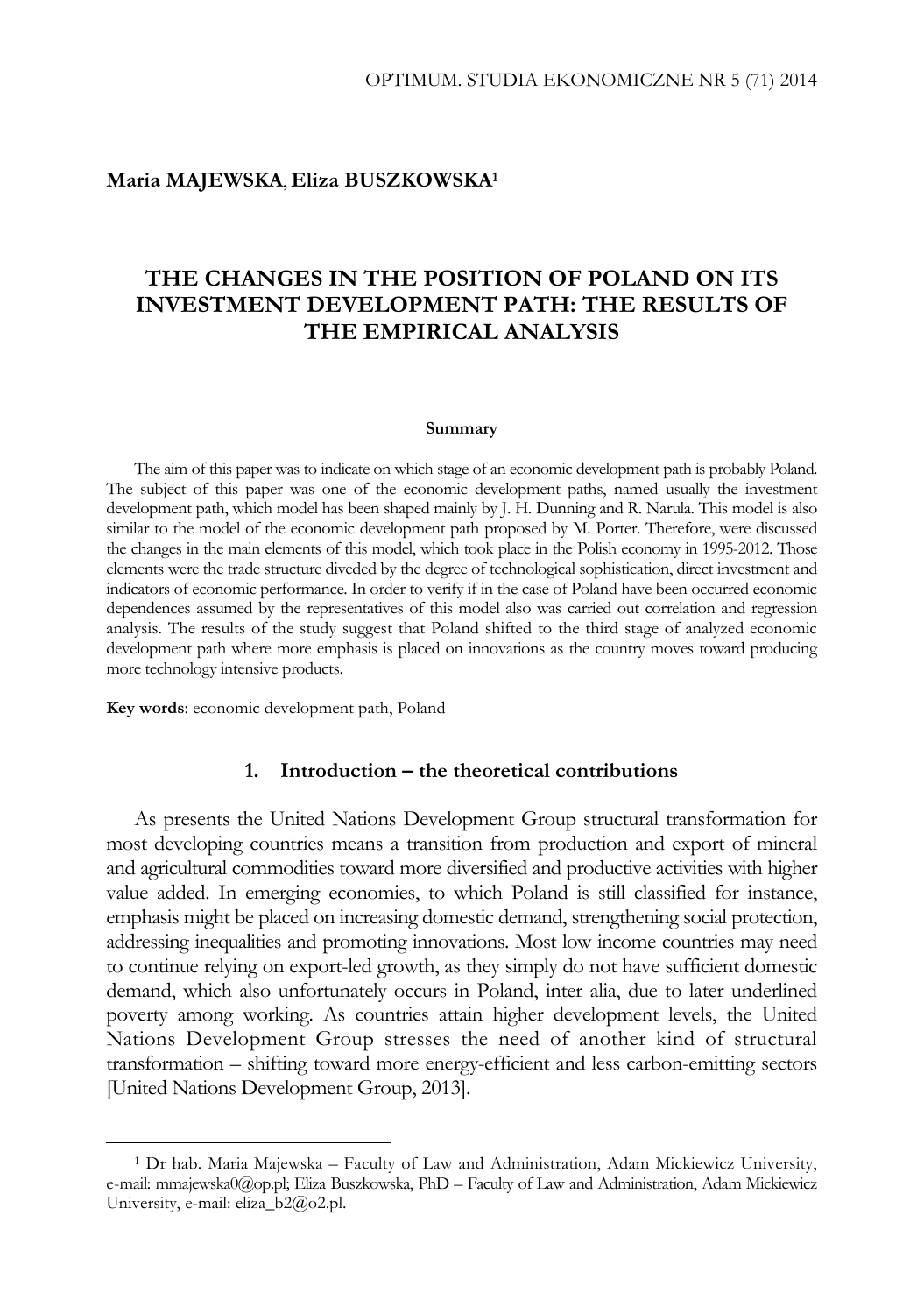The subject of this paper is one of the economic development paths, named the Investment Development Path, which model has been shaped systematically by different authors, e.g. T. Ozawa, J. H. Dunning, R. Narula and M. Porter. Porter in his model of an economic development path, which based on the theory of competitive advantage, distinguished four basic stages: manufacturing-led, investment-led, innovation-led and prosperity. Ozawa, Dunning and Narula in their works introduced to the M. Porter's framework the additional factor – inward and outward direct investment [Porter, 1985; Porter, 1990a; Porter, 1990b, pp. 73-93; Porter, 2000, pp. 15-35].

In this theoretical approach the inward and outward investment position of a country is tied with its economic development. At the beginning a country is a net inward receiver of foreign direct investment (FDI) and with an increasing economic development a country becomes a net outward investor. As a country develops, structural changes occur in the conditions faced by domestic and foreign companies, affecting direct investment inflows and outflows, which, in turn, change the country´s economic structure. Therefore, in this approach are analyzed the dynamic relationships among levels of economic development, competitiveness and structural changes and the influence on these of inward and outward investment and foreign trade, with both export and direct investment of created asset-intensive products increasing their significance relative to national incomes of countries. Dunning and Narula point out, like in the endogenous growth theory, that FDI activity per se plays no role in development. The most significant contribution of multinational enterprises (MNEs) to the growth of productive capacity is indirect: where inward MNEs activity results in positive externalities, and when domestic firms have the capacity to internalize these externalities usefully, and if the non-firm sector supports domestic capacity building, there will be industrial development [Narula, Dunning, 2010, pp. 263-287].

According to J. Dunning, countries follow a path that consists of five stages, which are briefly described below. At stage 1 a less developed economy neither attracts, nor generates FDI. A country has the majority of its advantages in natural resources and its export sector consists mostly of labour-intensive manufacturing, such as textiles and agricultural and primary goods. Internal institutions and infrastructure are generally simple and underdeveloped.

At stage 2 industrializing developing economies attract FDI through their improved location advantages and perhaps generate minimum domestic direct investment (DDI), leading to a negative net investment position. A country still draws the majority of its advantages from natural resources, but starts to shift toward capital-intensive sectors and slightly more sophisticated and knowledge-intensive goods such as electrical products, clothing, or processed foods. Greater attention is paid to the infrastructure as well as the educational system.

At stage 3 there occurs a shift toward an industrialized economy. Governments modify policies in attempts to make their markets more competitive and open to the rest of the world. Governments also spend more on tertiary education institutions and still on infrastructure. More emphasis is placed on innovations as opposed to investment-driven growth as the country moves toward producing more sophisticated products that require relatively skilled labour. With the improvement of the country's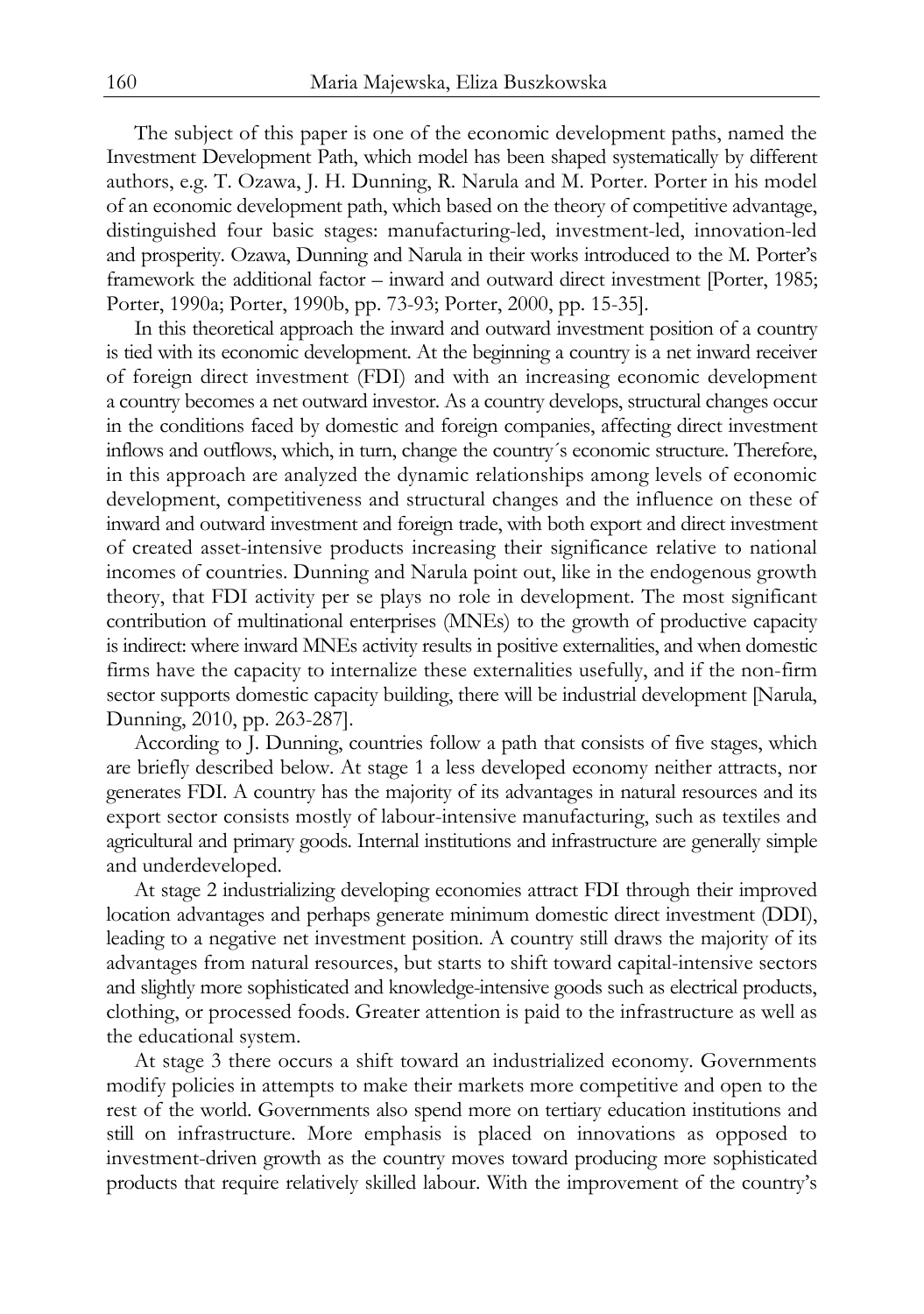technological capabilities and the expansion of enterprises to foreign markets, the country attracts significant FDI and generates DDI based also on its innovation activity. However, the net investment position remains negative.

At stage 4, local advantages of companies are more and more dependent on their endogenous assets as they begin to become more competitive with firms from other developed nations. A country should spend heavily on R&D as they seek to develop new products and innovative production methods. The role of government becomes more of one helping companies to cope with market imperfections as opposed to enhancing their markets. The net investment position becomes positive.

The last 5. stage, known in the literature as the knowledge-based economy, is characterized by comparative advantage in technology-intensive products. Additionally, research shows that certain emerging economies have leapfrogged along the development path, omitting the subsequent stages, as in the linear stages theory of economic development advanced by A. Gerschenkron [Ozawa, 1992, pp. 27-54; Narula, Dunning, 2000, pp. 141-167; Dunning, Kim, Lin, 2001, pp. 145-154; Majewska, Grala, 2002, pp. 69-85; Majewska, Grala, 2004, pp. 243-258; Fonseca, 2008, pp. 1-24; Ferencikova, Ferencikova, 2012, pp. 85-111; Stoian, 2013, pp. 615-637].

The main aim of this paper is to indicate on which stage of analyzed economic development path is probably Poland. Therefore, the changes will be presented in main elements of this model, which took place in the Polish economy. Those elements are the trade structure divided by the degree of technological sophistication, direct investment and indicators of economic performance. In order to verify if in the case of Poland have been occurred economic dependences assumed by the representatives of this model also will be carried out correlation and regression analysis.

The period between 1995 and 2012 was under our consideration. The data came mainly from the statistics of the United Nations Conference on Trade and Development (UNCTAD), as the organization gives access to the broad statistic of international trade structure, foreign and domestic direct investment as well as national accounts. Only data on R&D expenditures were taken from the statistics of the United Nations Educational, Scientific and Cultural Organization (UNESCO). All included in correlation and regression analysis variables were transformed into natural logarithms, except for percentages of particular groups of export, because in this case the use of logarithms is redundant. The correlation and regression analysis also was accounted for the time delays.

#### **2. The analyzed economic development path: evidence from Poland**

In view of the nature of the development path of a country presented in our paper as a segmentation criterion of trade structure was chosen the degree of technological sophistication. However, due to the marginal share of exports and imports of coin, which reached in almost all years the value 0, this group will be omitted in our analysis. Therefore, using the UNCTAD data in the study taken into account the following groups of products: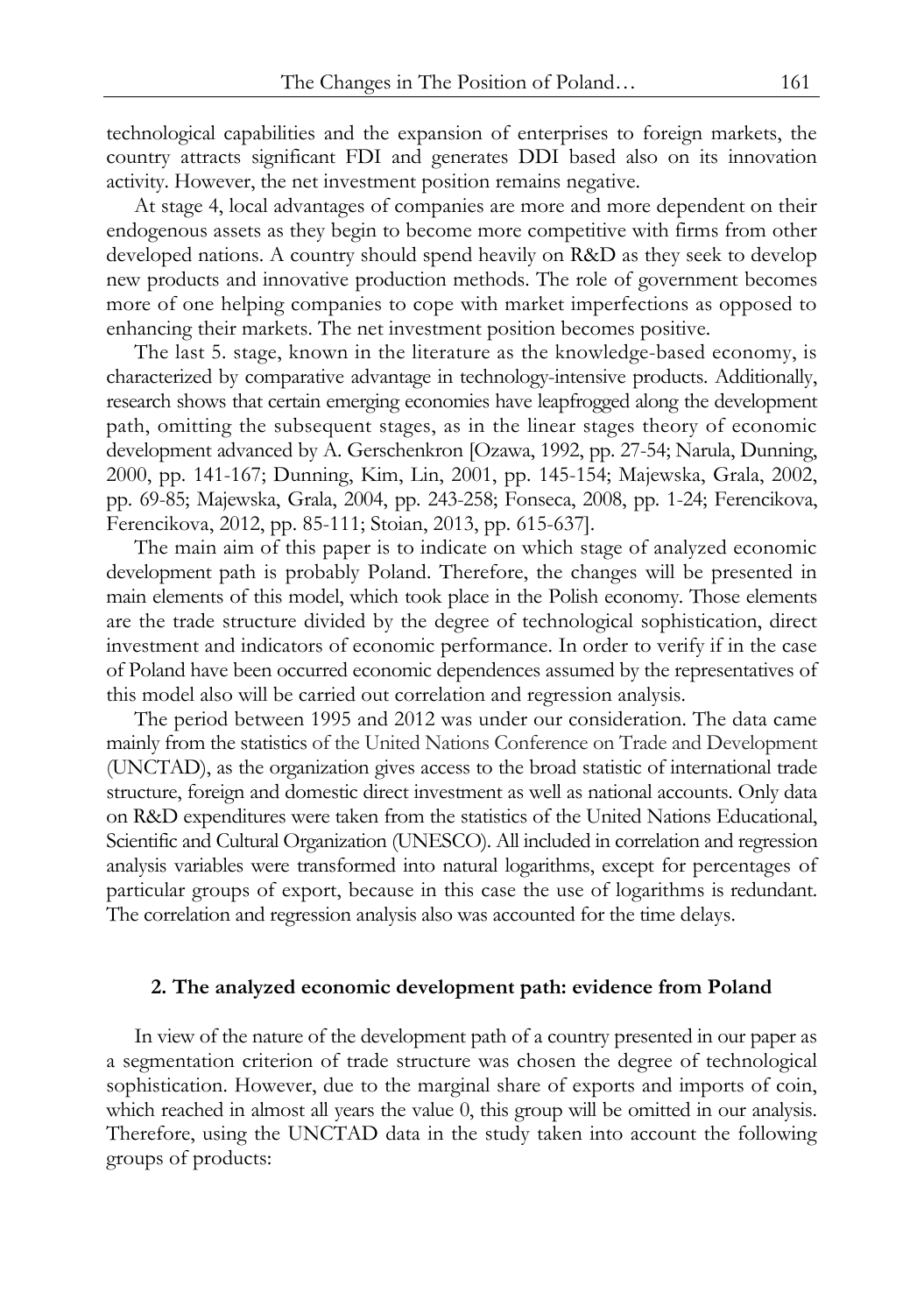- 1. Exports and imports of primary commodities, precious stones and nonmonetary gold (EXPPC, IMPPC).
- 2. Exports and imports of manufactured goods by degree of manufacturing:
	- Labour-intensive and resource-intensive manufactures (EXPLRM, IMPLRM).
	- Low-skill and technology-intensive manufactures (EXPLSM, IMPLSM).
	- Medium-skill and technology-intensive manufactures (EXPMSM, IMPMSM).
	- High-skill and technology-intensive manufactures (EXPHSM, IMPHSM).

In the literature it is widely assumed that with increasing technological sophistication of economy production, thus its exports, should grow productivity and hence welfare. For this reason one of the main conditions for passing a country on the analyzed path of economic development is to increase the share of industries with higher added value, and thus technological sophistication. Table 1 illustrates the structural changes in terms of technological sophistication in the Polish industry in 1995-2012 using the proxy of import and export structures. In 2012 which moved from third place in 1995. It exhibited an upward trend in 1996-2012 and after dropped by 4.4%. This was the biggest increase in the share of Polish exports – that is 15.5%. Compared with 1995 labour-intensive and resource-intensive exports moved from second to fourth place in terms of percentage of total exports and this was the biggest drop (12,85%) in 1995-2012. After 1999 one can see a downward trade. In 1995 exports of primary commodities, precious stones and non-monetary gold had the biggest share of Polish exports. In 2012 it dropped one position. Low-skill and technology-intensive exports gradually shrank with slight fluctuations. At the beginning of the period the share of high-skill and technologyintensive exports was the smallest and reached third place in 2012, with the increase by 7.34% in 1995-2012.

Poland's import structure was characterized by much lower fluctuation than exports regarding changes in terms of percentage. During the period considered, the share of medium-skill and high-skill technology-intensive imports maintained above 50%, and the share of labour-intensive and resource-intensive imports fell to the highest extent by 5%. This may indicate that there are still relatively large development needs of Polish industry and it takes place the implementation of technological progress by learning from the rest of the world. In the present competitive world technological progress does not depend only on own stock of the knowledge, as results of R&D activities, but also on absorption abilities of foreign knowledge. New theories of economic growth and international trade underline that the available stock of knowledge for the country is greater from produced, so Poland has the chance to accelerate its economic development in spite of too small investments in R&D activities. Consequently, this should lead to positive structural changes in production factor endowments, which indeed is reflected in the above-described changes in Polish export structure [Majewska-Bator, Jantoń-Drozdowska, 2007, pp. 115-127].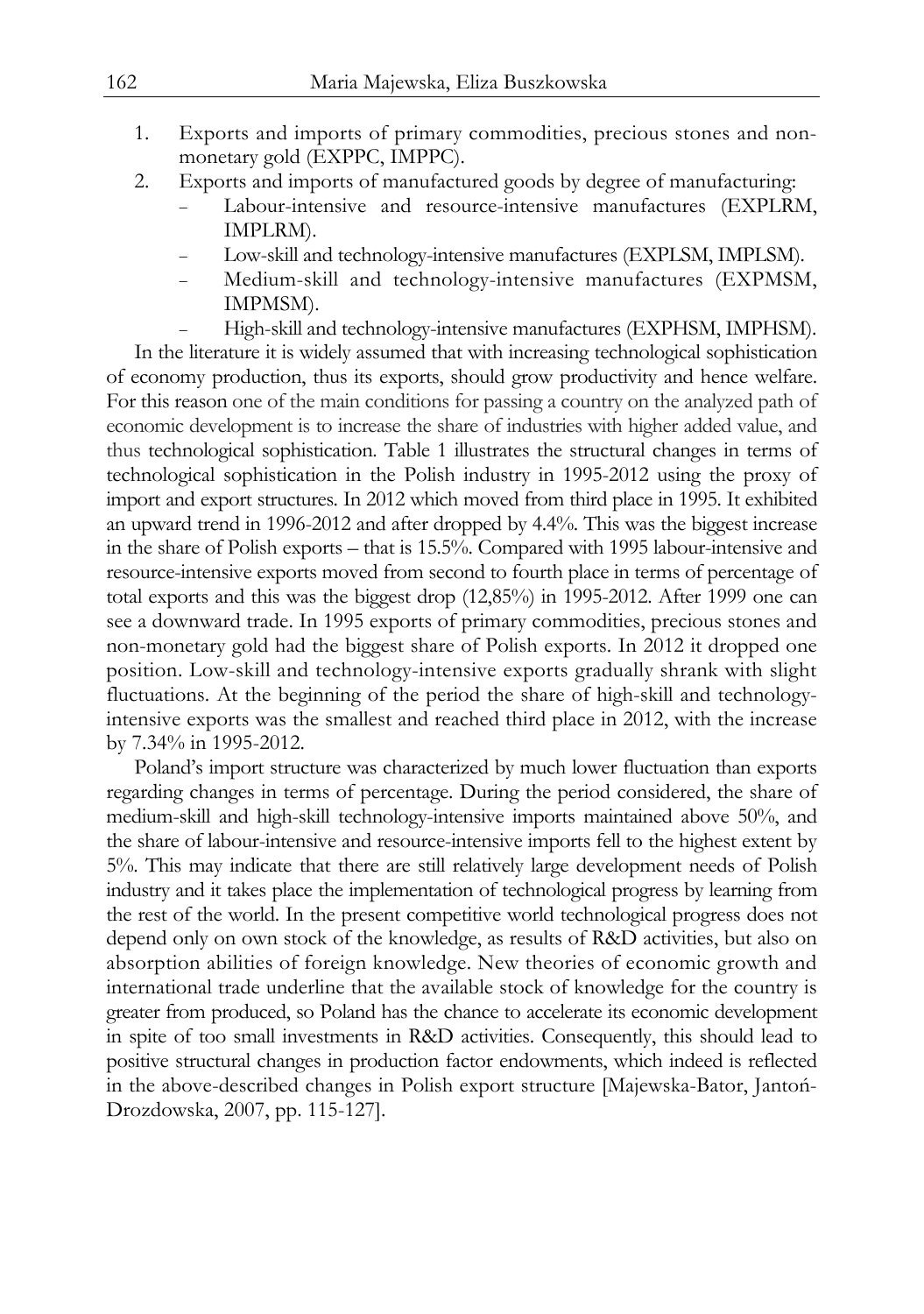#### **TABLE 1.**

**Changes in trade structures of Poland in %, 1995-2012** 

| Year | Primary<br>commodities,<br>precious stones,<br>non-monetary<br>gold |       | Labour and<br>resource-<br>intensive |       | Low-skill and<br>technology-<br>intensive |       | Medium-skill<br>and<br>technology-<br>intensive |       | High-skill and<br>technology-<br>intensive |       |
|------|---------------------------------------------------------------------|-------|--------------------------------------|-------|-------------------------------------------|-------|-------------------------------------------------|-------|--------------------------------------------|-------|
|      | <b>EXP</b>                                                          | IMP   | <b>EXP</b>                           | IMP   | <b>EXP</b>                                | IMP   | <b>EXP</b>                                      | IMP   | <b>EXP</b>                                 | IMP   |
| 1995 | 28.74                                                               | 25.31 | 27.20                                | 15.95 | 16.12                                     | 7.42  | 16.80                                           | 26.38 | 11.13                                      | 24.94 |
| 1996 | 25.78                                                               | 24.77 | 27.73                                | 14.88 | 15.72                                     | 7.37  | 18.78                                           | 28.75 | 11.99                                      | 24.23 |
| 1997 | 27.12                                                               | 22.34 | 27.19                                | 14.41 | 12.40                                     | 7.39  | 19.97                                           | 30.94 | 13.31                                      | 24.93 |
| 1998 | 22.77                                                               | 18.88 | 26.95                                | 14.83 | 15.22                                     | 8.11  | 22.44                                           | 32.90 | 12.62                                      | 25.28 |
| 1999 | 21.30                                                               | 18.65 | 27.56                                | 14.48 | 14.32                                     | 7.91  | 24.81                                           | 32.02 | 11.99                                      | 26.93 |
| 2000 | 19.87                                                               | 21.97 | 24.73                                | 13.22 | 13.56                                     | 8.14  | 29.10                                           | 28.80 | 12.75                                      | 27.88 |
| 2001 | 19.22                                                               | 21.27 | 24.07                                | 13.73 | 15.25                                     | 9.39  | 29.05                                           | 28.49 | 12.43                                      | 27.13 |
| 2002 | 18.05                                                               | 19.88 | 23.39                                | 13.78 | 15.34                                     | 10.68 | 30.45                                           | 29.15 | 12.78                                      | 26.51 |
| 2003 | 17.61                                                               | 19.35 | 22.74                                | 13.23 | 14.69                                     | 11.59 | 32.08                                           | 30.52 | 12.88                                      | 25.32 |
| 2004 | 19.28                                                               | 20.05 | 19.73                                | 12.17 | 14.53                                     | 12.59 | 34.16                                           | 30.30 | 12.30                                      | 24.89 |
| 2005 | 20.18                                                               | 22.78 | 18.25                                | 11.31 | 13.24                                     | 11.64 | 35.39                                           | 28.87 | 12.93                                      | 25.40 |
| 2006 | 20.36                                                               | 22.60 | 16.51                                | 10.72 | 12.73                                     | 11.80 | 36.15                                           | 29.45 | 14.24                                      | 25.43 |
| 2007 | 19.04                                                               | 22.43 | 16.01                                | 10.38 | 13.24                                     | 12.51 | 36.72                                           | 29.87 | 14.98                                      | 24.80 |
| 2008 | 18.99                                                               | 23.83 | 14.83                                | 9.83  | 13.33                                     | 11.81 | 35.93                                           | 29.15 | 16.91                                      | 25.37 |
| 2009 | 19.12                                                               | 22.53 | 15.22                                | 10.92 | 10.89                                     | 10.28 | 35.27                                           | 28.02 | 19.49                                      | 28.24 |
| 2010 | 20.86                                                               | 24.17 | 14.69                                | 10.24 | 10.33                                     | 10.64 | 33.70                                           | 26.41 | 20.42                                      | 28.54 |
| 2011 | 22.04                                                               | 26.85 | 14.57                                | 10.06 | 11.75                                     | 11.06 | 33.57                                           | 26.26 | 18.07                                      | 25.77 |
| 2012 | 23.47                                                               | 28.16 | 14.40                                | 9.59  | 11.33                                     | 10.88 | 32.32                                           | 25.22 | 18.47                                      | 26.15 |

Source: own calculations, based on [*UNCTADstat*, *International Trade in goods and services, Trade Structure by partner, product or service category*, http://unctadstat.unctad.org/ReportFolders/report Folders.aspx., access data: 16.05.2014].

The changes in the nature of Poland's economic development path also can show merchandise trade specialization index calculated by the UNCTAD secretariat. Thus, table 2 presents the values of merchandise trade specialization index (TSI) which is used to measure the degree of specialization in the production/consumption of goods through trade. It compares the net flow of goods (exports minus imports) to the total flow of goods (exports plus imports). This is also known as normalized trade balance by product. The formula of this index is as follows:  $TSI_{ii} = X_{ii} - M_{ii}/X_{ii} + M_{ii}$ , where *i* is product or product groups, *j* economy, X*ij* economy's *j* exports of goods *i*, M*ij* economy's *j* imports of goods *i*.

The range of values is between -1 and 1, the positive value indicates that an economy has net exports (hence it specializes on the production of that specific product) and negative values means that an economy imports more than it exports (net consumption). This index removes bias of high exports values due to significant re-exports activities, thus it is more suitable to identify real producers than traders [*UNCTADstat*, http://unctadstat.unctad.org/TableViewer/summary.aspx., date of access: 16.05.2014].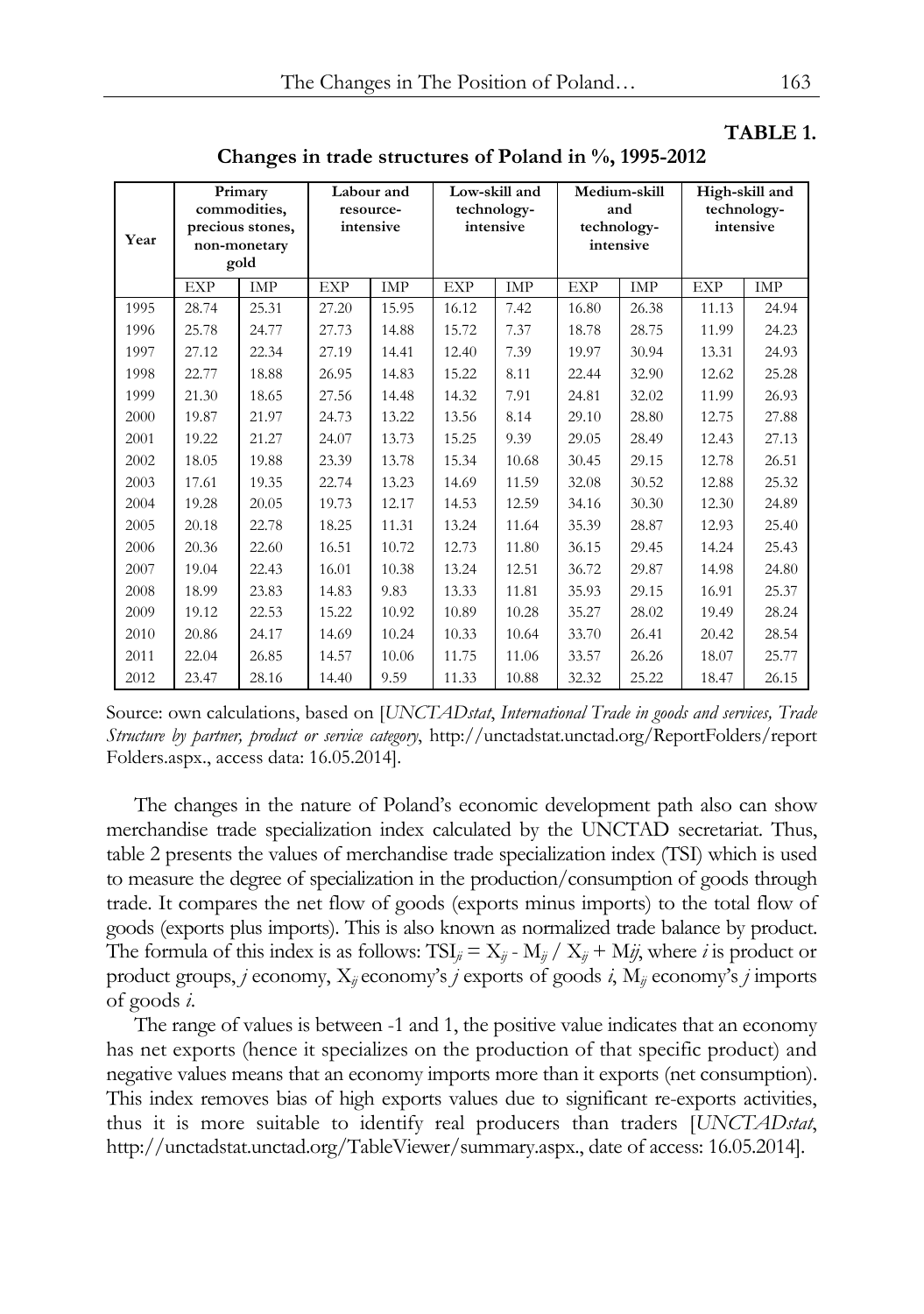| Year | Primary<br>commodities,<br>precious<br>stones, non-<br>monetary gold<br>manufactures | Labour and<br>resource-<br>intensive<br>manufactures | Low-skill and<br>technology-<br>intensive<br>manufactures | Medium-skill<br>and<br>technology-<br>intensive<br>manufactures | High-skill and<br>technology-<br>intensive<br>Manufactures |
|------|--------------------------------------------------------------------------------------|------------------------------------------------------|-----------------------------------------------------------|-----------------------------------------------------------------|------------------------------------------------------------|
| 1995 | $-0.054$                                                                             | 0.148                                                | 0.264                                                     | $-0.331$                                                        | $-0.479$                                                   |
| 1996 | $-0.186$                                                                             | 0.103                                                | 0.169                                                     | $-0.398$                                                        | $-0.508$                                                   |
| 1997 | $-0.150$                                                                             | 0.070                                                | 0.011                                                     | $-0.435$                                                        | $-0.509$                                                   |
| 1998 | $-0.156$                                                                             | 0.048                                                | 0.064                                                     | $-0.416$                                                        | $-0.536$                                                   |
| 1999 | $-0.192$                                                                             | 0.061                                                | 0.036                                                     | $-0.370$                                                        | $-0.582$                                                   |
| 2000 | $-0.264$                                                                             | 0.093                                                | 0.035                                                     | $-0.212$                                                        | $-0.545$                                                   |
| 2001 | $-0.214$                                                                             | 0.113                                                | 0.075                                                     | $-0.156$                                                        | $-0.506$                                                   |
| 2002 | $-0.195$                                                                             | 0.115                                                | 0.032                                                     | $-0.126$                                                        | $-0.473$                                                   |
| 2003 | $-0.166$                                                                             | 0.150                                                | $-0.002$                                                  | $-0.095$                                                        | $-0.429$                                                   |
| 2004 | $-0.108$                                                                             | 0.151                                                | $-0.017$                                                  | $-0.029$                                                        | $-0.415$                                                   |
| 2005 | $-0.123$                                                                             | 0.174                                                | 0.001                                                     | 0.039                                                           | $-0.380$                                                   |
| 2006 | $-0.107$                                                                             | 0.159                                                | $-0.017$                                                  | 0.047                                                           | $-0.332$                                                   |
| 2007 | $-0.152$                                                                             | 0.145                                                | $-0.043$                                                  | 0.032                                                           | $-0.312$                                                   |
| 2008 | $-0.198$                                                                             | 0.117                                                | $-0.027$                                                  | 0.017                                                           | $-0.283$                                                   |
| 2009 | $-0.115$                                                                             | 0.132                                                | $-0.004$                                                  | 0.082                                                           | $-0.215$                                                   |
| 2010 | $-0.114$                                                                             | 0.139                                                | $-0.055$                                                  | 0.081                                                           | $-0.205$                                                   |
| 2011 | $-0.139$                                                                             | 0.143                                                | $-0.011$                                                  | 0.081                                                           | $-0.215$                                                   |
| 2012 | $-0.108$                                                                             | 0.184                                                | 0.003                                                     | 0.106                                                           | $-0.189$                                                   |

| Merchandise trade specialization indexes for Poland, 1995-2012 |  |
|----------------------------------------------------------------|--|
|----------------------------------------------------------------|--|

**TABLE 2.** 

Source: [*UNCTADstat*, *International Trade in goods and services, Trade indicators*: http://unctadstat. unctad.org/ReportFolders/reportFolders.aspx., date of access: 16.05.2014].

The values of merchandise trade specialization indexes show that the large increase in medium-skill and technology-intensive exports led to the emergence of specialization in this type of products in 2005. Additionally, the negative values of trade specialization indexes for high-skill and technology-intensive manufactures gradually decreased compared with 1995. Despite the above described positive changes in the structure of Polish foreign trade, the highest degree of specialization remains in labour-intensive and resource-intensive manufactures. But this does not imply that in comparison to other economies Poland is competitive in this regard, since its cost advantage is gradually decreasing when compared to countries with more resources of cheap labour and less developed. Maintaining by force the cost advantage by companies in Poland and not to make the reallocation of resources towards innovative activity and limit investment in human-capital formation, is therefore a bad strategy. Moreover, from the perspective of a long period it will have a strong regressive impact on national income, which is already observable.

This problem is stressed, for example, by specialists working for the Organisation for Economic Co-operation and Development (OECD) in report titled *OECD Economic Surveys: Poland 2014*. According to this report labour-cost pressures have been moderate, with real wages having risen less than labour productivity by a cumulated 20% since 2002.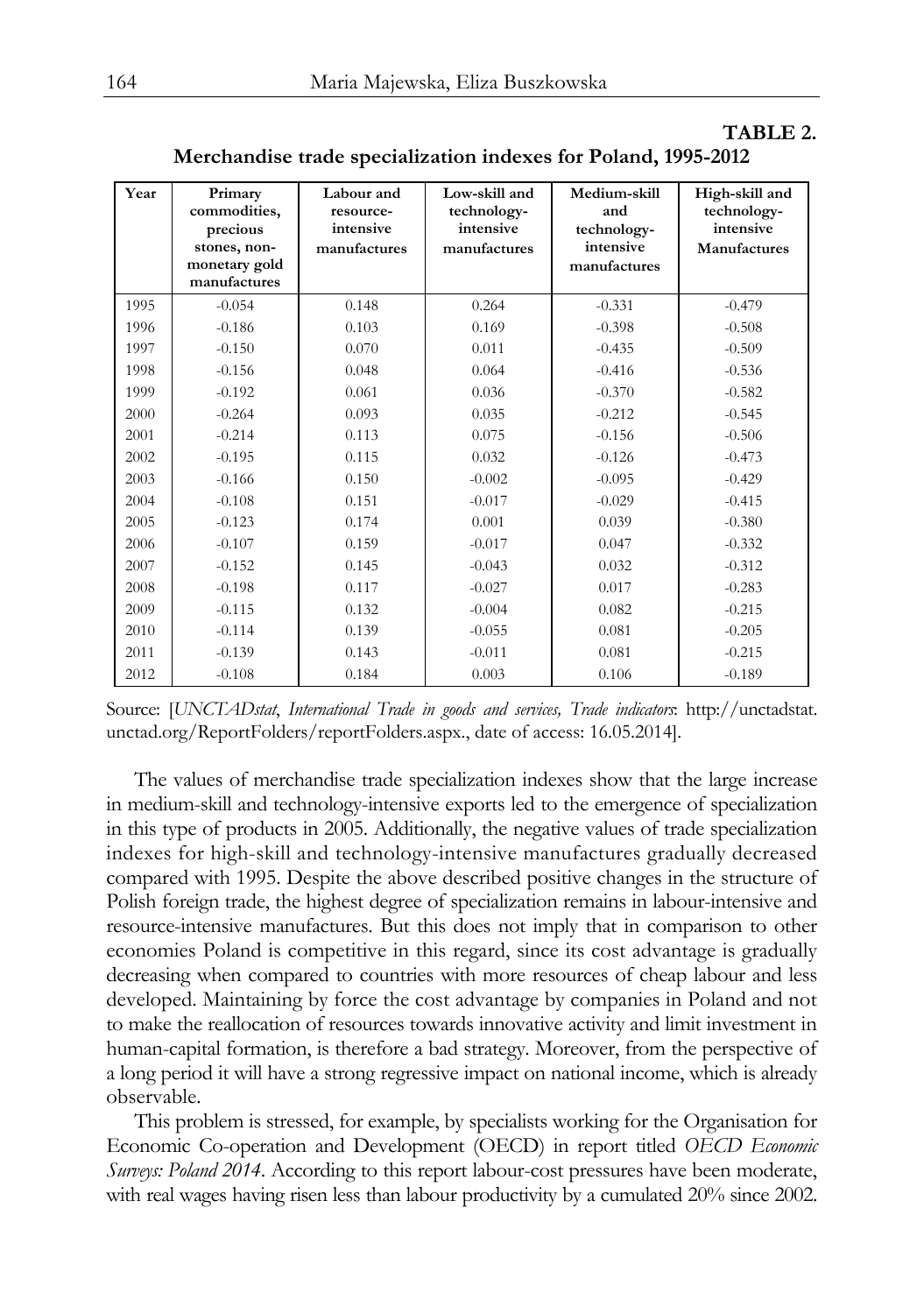Since 2002, wage increases have not matched the pace of labour productivity gains in any year except 2008, thereby improving cost competitiveness. Thus, the labour share of national income has fallen steadily, leading to one of the lowest levels in the OECD. This situation contributes to a further increase of working-poor in Poland, resulting in maintaining income gap between Poland and the rest of the world [OECD, 2014].

In order to see how different groups of trade distinguished by their technological content, impact on the productivity growth of Polish economy, passing Poland closer or away from the next stage of economic development, the analysis with Pearson linear correlation was performed (Table 3.). Therefore, the study covered the following indicators of Poland's economic performance: export *per capita,* which was calculated by divided Poland's export by its total population (EXP*pc*), GDP *per capita* (GDP*pc*), nominal gross national income *per capita* (GNI*pc*), gross domestic expenditure on R&D in purchasing power parity *per capita* (GERD*pc*), and value added *per capita* of total economic activity (TVE*pc*).

#### **TABLE 3.**

**Correlation coefficients for relationship between groups of Polish exports in % and indicators of Poland's economic performance in USD in current prices per capita, 1995-2012** 

|                                 | $EXPPC_{10}$ | $EXPLAN_{10}$ | EXPLSM <sub>10</sub> | $EXPMSM_{10}$                   | EXPHSM <sub>10</sub> |
|---------------------------------|--------------|---------------|----------------------|---------------------------------|----------------------|
| $EXP_{DC_{10}}$                 | $-0.431$     | $-0.993*$     | $-0.688*$            | $0.867*$                        | $0.795*$             |
| $EXP_{DC_{t+2}}$                | $-0.733*$    | $-0.969*$     | $-0.584*$            | $0.955*$                        | $0.688*$             |
|                                 | $EXPPC_{10}$ | $EXPLAN_{10}$ | $EXPLSM_{10}$        | $EXPMSM_{10}$                   | $EXPHSM_{10}$        |
| $\mathrm{GDP}pc_{\mathrm{t0}}$  | $-0.378$     | $-0.978*$     | $-0.703*$            | $0.815*$                        | $0.837*$             |
| $GDPpc_{t+2}$                   | $-0.655*$    | $-0.978*$     | $-0.637*$            | $0.925*$                        | $0.715*$             |
|                                 | $EXPPC_{10}$ | $EXPLAN_{10}$ | $EXPLSM_{10}$        | $EXPMSM_{10}$                   | EXPHSM <sub>10</sub> |
| $GNIpc_{t0}$                    | $-0.381$     | $-0.977*$     | $-0.700*$            | $0.815*$                        | $0.837*$             |
| $GNIpc_{t+2}$                   | $-0.654*$    | $-0.977*$     | $-0.641*$            | $0.925*$                        | $0.716*$             |
|                                 | $EXPPC_{10}$ | $EXPLAN_{10}$ | $EXPLSM_{10}$        | $EXPMSM_{10}$                   | $EXPHSM_{10}$        |
| $GERDpc_{t0}$                   | $-0.267$     | $-0.807*$     | $-0.807*$            | $0.664*$                        | $0.928*$             |
| $GERDpct+2$                     | $-0.505$     | $-0.934*$     | $-0.745*$            | $0.781*$                        | $0.912*$             |
|                                 | $EXPPC_0$    | $EXPLAN_{10}$ | $EXPLSM_{10}$        | $\mathbf{EXPMSM}_{\mathsf{t0}}$ | $EXPHSM_{10}$        |
| $\text{TVE}_{pc}$ <sub>t0</sub> | $-0.382$     | $-0.979*$     | $-0.705*$            | $0.817*$                        | $0.840*$             |
| $TVEpc_{t+2}$                   | $-0.658*$    | $-0.978*$     | $-0.636*$            | $0.926*$                        | $0.717*$             |

*Note:* \*statistically significant coefficient at the level 0.05.

Source: own calculations, based on [*UNCTADstat*, *International Trade in goods and services, National accounts, Population and labour force*, http://unctadstat.unctad.org/ReportFolders/report Folders.aspx; http://www.uis.unesco.org/ScienceTechnology/Pages/research-and-development-statistics.aspx., date of access: 16.05.2014].

According to the earlier presented assumptions of the considered country's economic development path, also in the case of Poland in the relevant period occurred positive and statistically significant correlation of medium-skill and high skills technology-intensive exports with each indicator of economic performance. In contrast, labour-intensive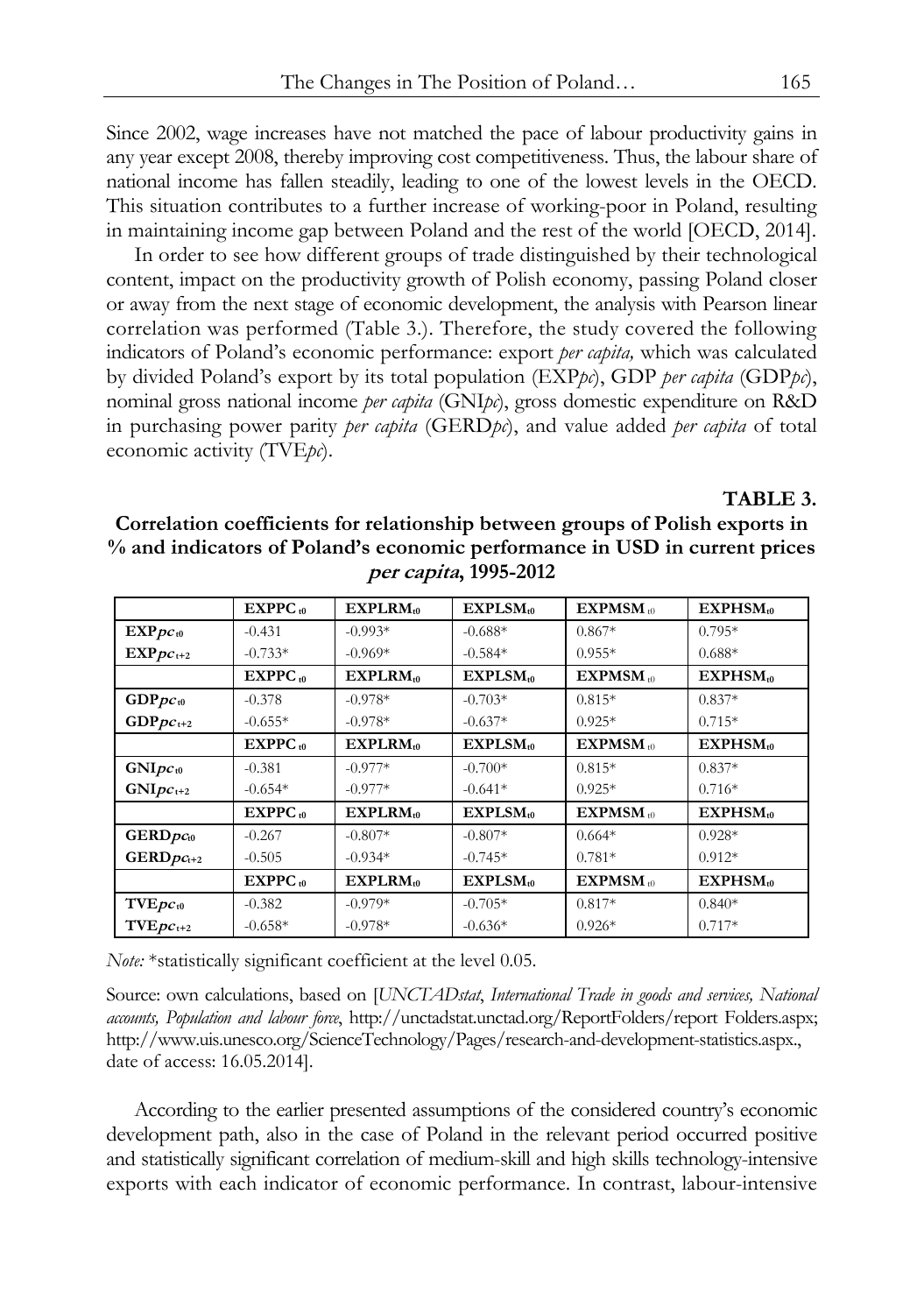and resource-intensive exports had the strongest negative and statistically significant correlation with each indicator of economic performance. There was also a statistically significant and negative relationship between all indicators of economic performance and low-skill and technology-intensive exports. All these relationships maintained statistically significant over time.

Another prerequisite for the achievement by a developing country the next stage of economic development is not so much the scale of inward direct investment but its positive influence on structural changes leading to a reallocation of production factors towards the sectors with higher added value that depends too on stressed above knowledge absorptive ability. In the analyzed model of economic development the authors also assume that the scale of domestic direct investment is positively correlated with an increase in technological progress of a given country and in cumulated experience of enterprises, which expand to foreign markets through exports [Drozdowska-Janton, Majewska, 2013, pp. 281-292].

Consequently, it was decided to perform Pearson's linear correlation to verify these assumptions for Poland (table 4). There was also carried out a linear regression analysis to check if it is a two-way dependence, and in which direction is stronger (Tables 5. and 6.). The country's net outward investment position is usually defined as the difference between outward direct investment stock (STDDI) and inward direct investment stock (STFDI) and therefore we have chosen these variables in our study.

**TABLE 4.** 

| 1995-2012               | $EXPPC_{10}$  | $EXPLAN_{10}$  | $EXPLSM_{10}$           | $\mathbf{EXPMSM}_{10}$ | $EXPHSM_{10}$  |
|-------------------------|---------------|----------------|-------------------------|------------------------|----------------|
| $STFDI_{pc\,t0}$        | $-0.612*$     | $-0.964*$      | $-0.739*$               | $0.930*$               | $0.796*$       |
| $\text{STDDI}_{bc\,t0}$ | $-0.348$      | $-0.974*$      | $-0.807*$               | $0.785*$               | $0.893*$       |
| 1995-2012               | $EXPPC_{10}$  | $EXPLAN_{10}$  | $EXPLSM_{10}$           | $EXPMSM_{10}$          | $EXPHSM_{10}$  |
| $STFDI_{pct+2}$         | $-0.774*$     | $-0.949*$      | $-0.645*$               | $0.971*$               | $0.695*$       |
| $STDDI_{bct+2}$         | $-0.605*$     | $-0.988*$      | $-0.696*$               | $0.898*$               | $0.773*$       |
| 1993-2012               | $EXPPC_{t+2}$ | $EXPLAN_{t+2}$ | $EXPLSM$ <sub>t+2</sub> | $EXPMSM_{++2}$         | $EXPHSM_{++2}$ |
| $STFDI_{pc\,t0}$        | $-0.631*$     | $-0.939*$      | $-0.761*$               | $0.920*$               | $0.807*$       |
| $STFDI_{bc0}$           | $-0.354$      | $-0.930*$      | $-0.841*$               | $0.739*$               | $0.942*$       |

## **Correlation coefficients for relationship between foreign direct investment**  stocks  $pc$  (STFDI<sub>pc</sub>) and domestic direct investment stocks  $pc$  (STDDI<sub>pc</sub>) in **USD and groups of Polish exports in %, current prices, 1993-2012**

Note: \*statistically significant coefficient at the level 0.05.

Source: own calculations.

The result of the correlation analysis is a statistically significant relationship of STDDI *pc* and STFDI *pc* with all distinguished export groups except primary commodities, precious stones and non-monetary gold. The correlative relationship between STDDI *pc* and STFDI *pc* and labour-intensive and resource-intensive exports and low-skill and technology-intensive exports is negative. Thus, one can make the assumption, for example, as the volume of outward and inward direct investment grew, the share of these export groups decreased. In the case of medium-skill and high skills technology-intensive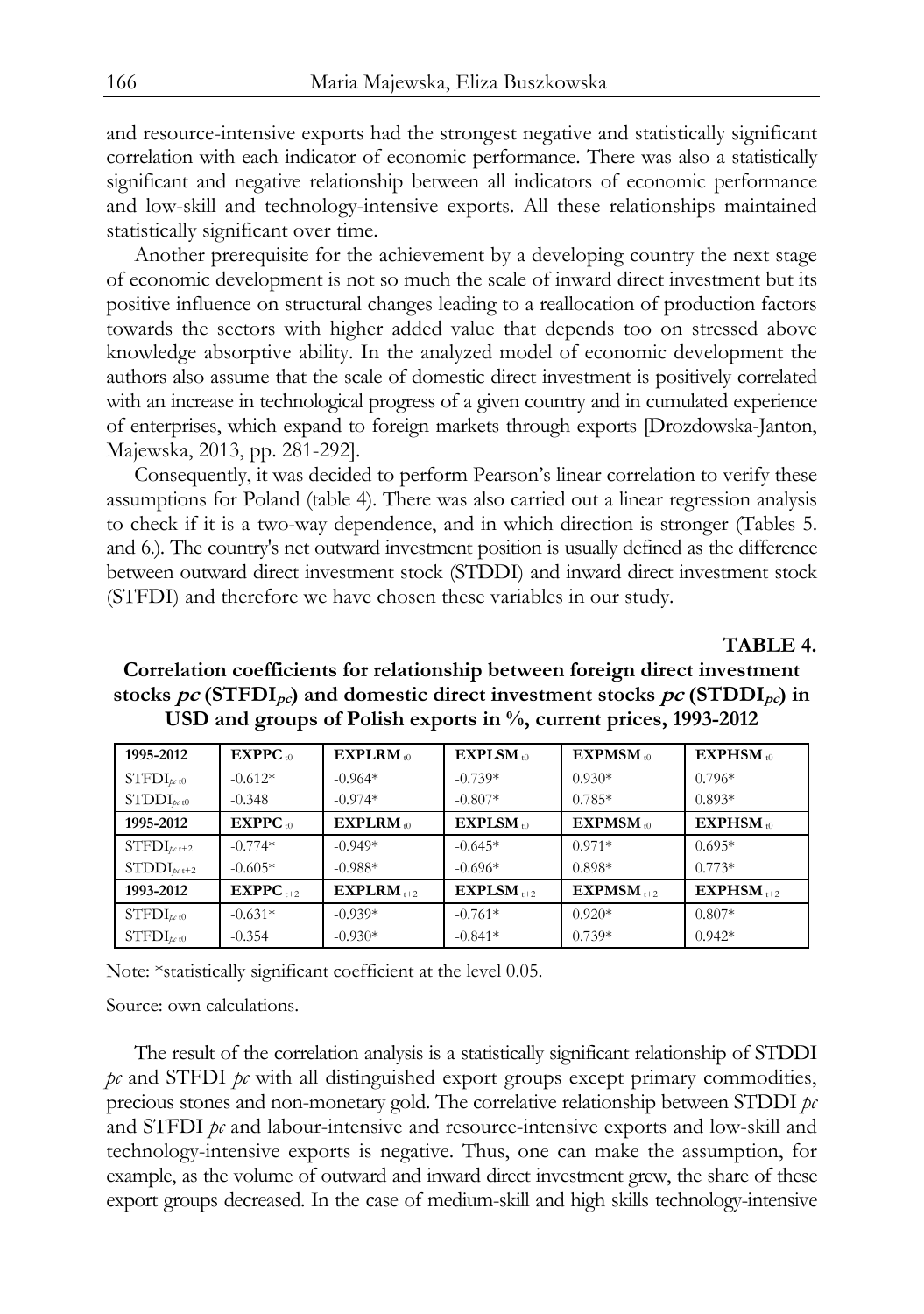exports the correlative relationship is positive. If the STDDI *pc* and STFDI *pc* increased, so did the shares of these export groups became bigger in the relevant period and vice versa. The strongest correlation occurred for labour-intensive and resource-intensive manufactures.

## **TABLE 5.**  Results of linear regression analysis for relationship between STFDI<sub>pc</sub> in **USD and groups of Polish exports in %, current prices, 1995-2012**

| Dependent                                               | <b>Regression</b> coefficient    | Constant                                        | $\mathbb{R}^2$ | p-value |
|---------------------------------------------------------|----------------------------------|-------------------------------------------------|----------------|---------|
| variables                                               |                                  | <b>Independent variables</b>                    |                |         |
|                                                         | $EXPPC_{t0}$                     |                                                 |                |         |
| $STFDI_{pc\,t0}$                                        | $-0.212*$                        | 11.904*                                         |                |         |
|                                                         | $STFDI_{pc}$ t0                  |                                                 | 0.374          | 0.007   |
| $EXPPC_{t0}$                                            | $-1.766*$                        | 34.361*                                         |                |         |
|                                                         | EXPLRM <sub>t0</sub>             |                                                 |                |         |
| $STFDI_{pc\,t0}$                                        | $-0.198*$                        | 11.511*                                         |                |         |
|                                                         | $STFDI_{pc}$ t0                  |                                                 | 0.930          | 0.000   |
| EXPLRM <sub>t0</sub>                                    | $-4.705*$                        | 55.609*                                         |                |         |
|                                                         | EXPLSM <sub>t0</sub>             |                                                 |                |         |
| $STFDI_{pc\,t0}$                                        | $-0.467*$                        | 13.715*                                         |                |         |
|                                                         | $STFDI_{ptt0}$                   |                                                 | 0.547          | 0.000   |
| EXPLSM <sub>t0</sub>                                    | $-1.171*$                        | 22.199*                                         |                |         |
|                                                         | $EXPMSM_{t0}$                    |                                                 |                |         |
| $STFDI_{pc\,t0}$                                        | $0.157*$                         | 2.708*                                          | 0.866          |         |
|                                                         | $STFDI_{pc}$ t0                  |                                                 |                | 0.000   |
| $EXPMSM_{t0}$                                           | $5.521*$                         | $-10.948*$                                      |                |         |
|                                                         | EXPHSM <sub>t0</sub><br>$0.299*$ |                                                 |                |         |
| $STFDI_{pc}$ t0                                         | $STFDI_{bc}$                     | $3.065*$                                        | 0.634          | 0.000   |
| EXPHSM <sub>t0</sub>                                    | 2.118*                           | $-1.210$                                        |                |         |
|                                                         |                                  | $EXPPC_{t0}$                                    |                |         |
|                                                         |                                  | 12.113*                                         | 0.600          |         |
| $STFDI_{pc t+2}$                                        | $-0.213*$                        |                                                 |                | 0.000   |
|                                                         |                                  | $\overline{\mathrm{STFDI}}_{p_{\mathrm{f}} t0}$ |                |         |
| $EXPPC_{t+2}$                                           | $-1.457*$                        | 31.387*                                         | 0.398          | 0.005   |
|                                                         | EXPLRM <sub>t0</sub>             |                                                 |                |         |
| $STFDI_{pc t+2}$                                        | $-0.169*$                        | $11.270*$                                       | 0.901          | 0.000   |
|                                                         |                                  | $STFDI_{bc\,t0}$                                |                |         |
| $EXPLAN_{t+2}$                                          | $-3.667*$                        | 46.203*                                         | 0.882          | 0.000   |
|                                                         |                                  | $EXPLSM_{t0}$                                   |                |         |
| $STFDI_{pc t+2}$                                        | $-0.351*$                        | 12.463*                                         | 0.416          | 0.007   |
|                                                         |                                  | $STFDI_{pc\,t0}$                                |                |         |
| $EXPLSM$ <sub>t+2</sub>                                 | $-0.964*$                        | 20.212*                                         | 0.579          | 0.000   |
|                                                         |                                  | EXPMSM <sub>t0</sub>                            |                |         |
|                                                         |                                  |                                                 |                |         |
| $STFDI_{pct+2}$                                         | $0.130*$                         | 3.806*                                          | 0.942          | 0.000   |
|                                                         |                                  | $STFDI_{bc}$ <sub>t0</sub>                      |                |         |
| $EXPMSM_{t+2}$                                          | 4.369*                           | $-0.363$                                        | 0.846          | 0.000   |
|                                                         |                                  | EXPHSM <sub>t0</sub>                            |                |         |
| $\widehat{\mathrm{STFDI}_{\text{pc}\, \mathfrak{t}+2}}$ | $0.232*$                         | 4.379*                                          | 0.483          | 0.003   |
|                                                         |                                  | $STFDI_{pc}$ t0                                 |                |         |
| $EXPHSM$ <sub>t+2</sub>                                 | 1.717*                           | 2.567                                           | 0.651          | 0.000   |
|                                                         |                                  |                                                 |                |         |

\*statistically significant coefficient and constant at the level 0.05.

Source: own calculations.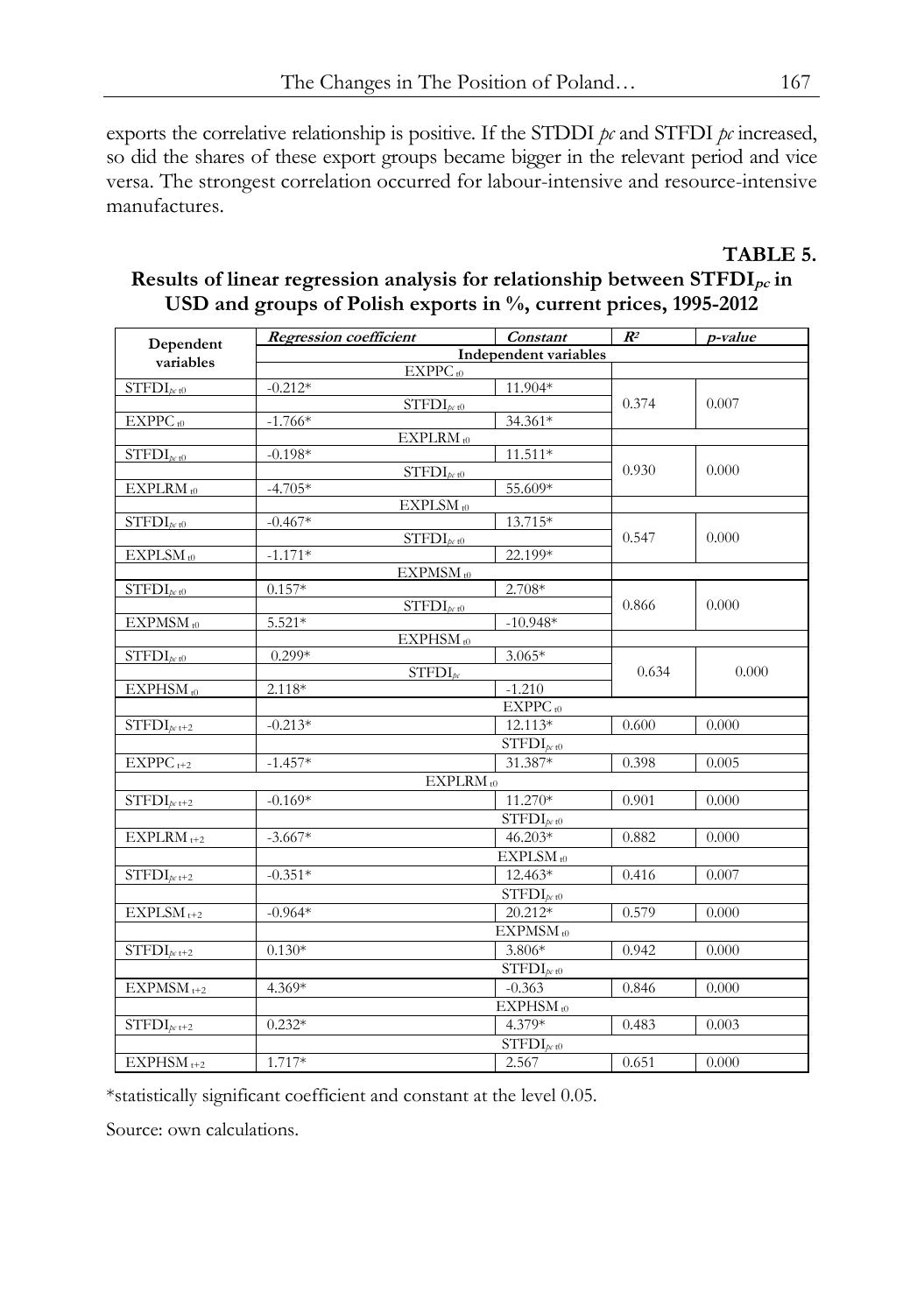One can also to note that statistically significant relationship between the export groups and stocks per capita of outward and inward direct investment is maintained over time and is two-way directional. The bidirectional relationship between the observed variables has been also confirmed by statistical significant regression coefficients calculated for the models where the independent variable in year  $t_0$ , is the cause of the emergence of the phenomenon being explained in year *t+2*. Regression models of the dependence of the export groups on STFDI  $p_c$  and STDDI  $p_c$  as well as regression models of the dependence of the STFDI *pc* and STDDI *pc* on export groups show, inter alia, that according to the theory the scale of domestic direct investment is related to technological progress taking place in the Polish economy, and that FDI stimulate positive changes in Poland's export structure. Additionally, the impact of FDI on the changes in export structure is stronger than the effect of changes in export structure on FDI. The same situation occurs in the case of outward direct investment.

### **TABLE 6.**

|                                    | <b>Regression</b> coefficient | Constant             | $R^2$ | p-value |  |  |
|------------------------------------|-------------------------------|----------------------|-------|---------|--|--|
| Dependent<br>variables             | Independent variables         |                      |       |         |  |  |
|                                    | $EXPLAN_{t0}$                 |                      |       |         |  |  |
| $STDDI_{bc10}$                     | $-0.311*$                     | 11.265*              |       |         |  |  |
|                                    | $STDDI_{pt0}$                 | 0.949                | 0.000 |         |  |  |
| EXPLRM <sub>t0</sub>               | $-3.055*$                     | 35.470*              |       |         |  |  |
|                                    | $EXPLSM_{t0}$                 |                      |       |         |  |  |
| $\mathrm{STDDI}_{\mu\text{r}\,t0}$ | $-0.793*$                     | 15.528*              |       |         |  |  |
|                                    | $STDDI_{bc}$ <sub>t0</sub>    | 0.651                | 0.000 |         |  |  |
| $EXPLSM_{t0}$                      | $-0.821*$                     | 17.478*              |       |         |  |  |
|                                    | EXPMSM <sub>t0</sub>          |                      |       |         |  |  |
| $STDDI_{bc\,t0}$                   | $0.206*$                      | $-1.357$             |       |         |  |  |
|                                    | $STDDI_{bc0}$                 |                      | 0.616 | 0.000   |  |  |
| EXPMSM <sub>t0</sub>               | 2.993*                        | 15.516*              |       |         |  |  |
|                                    | $EXPHSM_{t0}$                 |                      |       |         |  |  |
| $STDDI_{bc10}$                     | $0.522*$                      | $-2.758*$            |       |         |  |  |
|                                    | $STDDI_{pc}$                  |                      | 0.797 | 0.000   |  |  |
| EXPHSM <sub>t0</sub>               | 1.527*                        | $7.133*$             |       |         |  |  |
|                                    |                               | $EXPPC_{t0}$         |       |         |  |  |
| $STDDI_{pr+2}$                     | $-0.300*$                     | 11.372*              | 0.366 | 0.013   |  |  |
|                                    |                               | EXPLRM <sub>t0</sub> |       |         |  |  |
| $STDDI_{tr+2}$                     | $-0.317*$                     | 11.895*              | 0.976 | 0.000   |  |  |
|                                    |                               | $STDDI_{pt0}$        |       |         |  |  |
| $EXPLAN_{t+2}$                     | $-3.011*$                     | 33.530*              | 0.866 | 0.000   |  |  |
|                                    |                               | $EXPLSM_{t0}$        |       |         |  |  |
| $STDDI_{pt+2}$                     | $-0.684*$                     | 14.473*              | 0.484 | 0.003   |  |  |
|                                    |                               | $STDDI_{bc10}$       |       |         |  |  |
| $EXPLSM_{t+2}$                     | $-0.884*$                     | 17.268*              | 0.707 | 0.000   |  |  |
|                                    |                               | EXPMSM <sub>t0</sub> |       |         |  |  |
| $STDDI_{pt+2}$                     | $0.217*$                      | $-1.350$             | 0.807 | 0.000   |  |  |
|                                    |                               | $STDDI_{pt0}$        |       |         |  |  |
| EXPMSM <sub>t+2</sub>              | $2.911*$                      | 17.586*              | 0.546 | 0.000   |  |  |
|                                    |                               | EXPHSM <sub>t0</sub> |       |         |  |  |
| $STDDI_{pt+2}$                     | $0.467*$                      | $-1.490$             | 0.598 | 0.000   |  |  |
|                                    |                               | $STDDI_{pt0}$        |       |         |  |  |
| $EXPHSM$ <sub>t+2</sub>            | $1.662*$                      | $7.443*$             | 0.886 | 0.000   |  |  |

**Results of linear regression analysis for relationship between STDDI<sub>pc</sub> in USD and groups of Polish exports in %, current prices, 1995-2012** 

\*statistically significant coefficient and constant at the level 0.05.

Source: own calculations.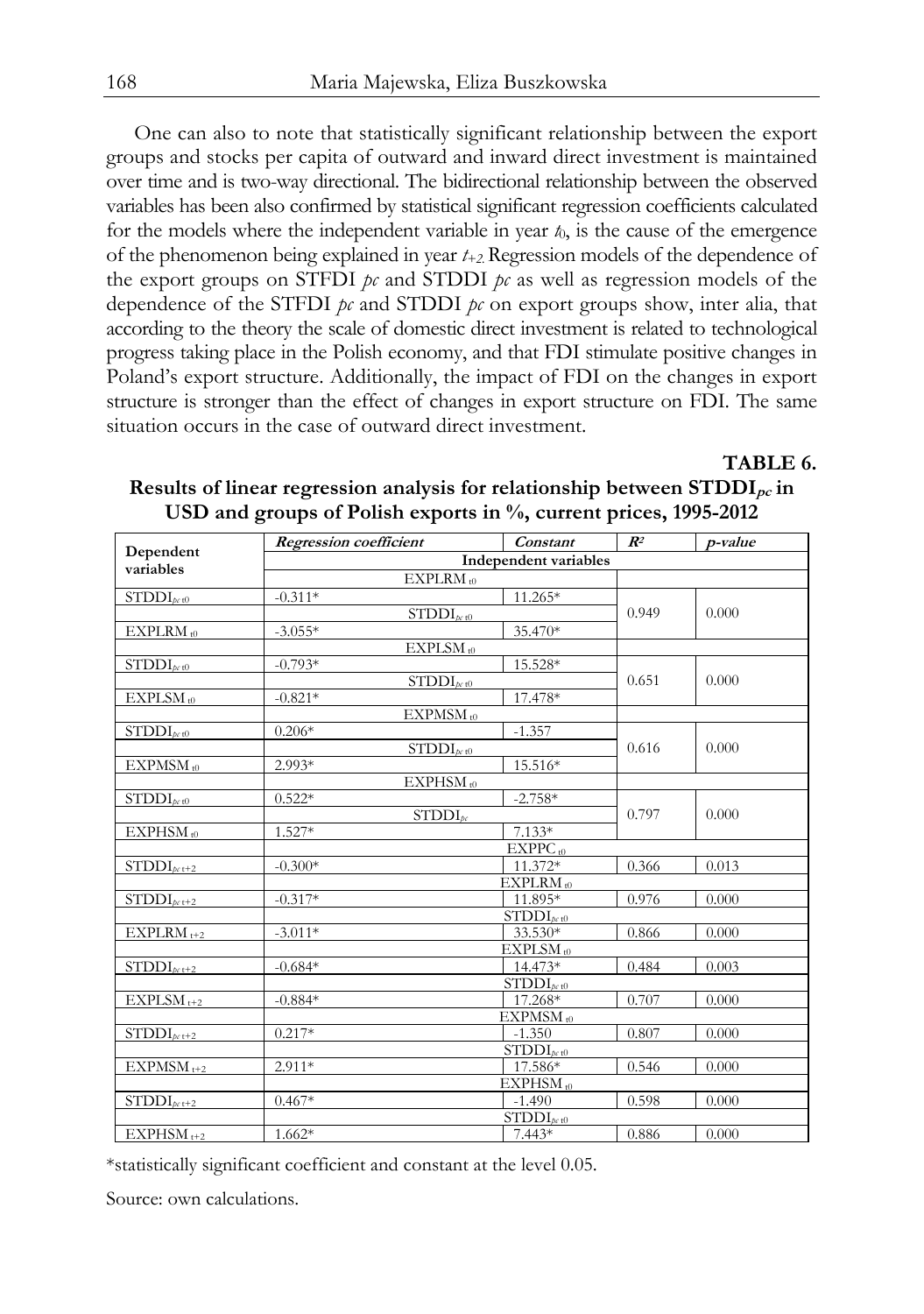#### **3. Conclusions**

The results of previous study carried out for the period of 1991-2002 suggested that Poland was at the beginning of the second - investment-led - stage of development according to the country's development path of M. Porter that corresponds to the second stage of the model proposed by J. Dunning and his collaborators, which was described above [Majewska, Grala, 2004, pp. 243-258]. The findings of research performed by M. Gorynia, J. Nowak and R. Wolniak for the similar period 1990-2003 also indicated that Poland was at the end of stage 2, which it entered in the mid-1990s. They argued that this is mainly due to the pull of the large internal market, the still weak competitiveness of domestic firms in international markets, and government reluctance to adopt more active, firm-specific ownership advantage stimulating policies toward outward FDI [Gorynia, Nowak, Wolniak, 2007, pp. 52-74].

The results of the present study suggest that Poland after further 10 years of economic transformation shifted to the third stage of analyzed country's development path. For this stage of development is characteristic that as a country improves its endogenous comparative advantages to adjust to the needs of foreign market, what is reflected in the changes in its export structure, outward direct investment starts to grow faster like in Poland. Additionally Poland's locational advantages began to base in a broader extent on created assets in more capital- and technology-intensive manufactures. In the case of inward foreign investment is observed a slowdown what is connected with the erosion of Poland's comparative advantages in labour-intensive and materials-intensive industries compared to the countries located at lower stages of development. The results of the study also indicate that Poland has begun to attract FDI into more skill- and technology-intensive manufactures and that FDI is related to the reallocation of labour-intensive processes to more technology-intensive production.

Thus, Poland is slowly passing on the next stage of economic development. However, whether Poland reaches this stage depends mainly on its own efforts to continue various types of structural changes, which is called the endogenous process of specialization. Moreover, the results of our study on the impact of export groups on the economic performance of Poland confirm the conclusions of the OECD report cited above, because the authors of this report believe that in the case of Poland structural reforms are prerequisites for climbing the technological ladder, developing knowledge-based capital and becoming a more innovation-based economy. In their opinion with slow implementation of reforms, there is always a risk that the full potential of the economy will not realised, and in the case of Poland that risk is compounded by the general distrust in key public institutions [OECD, 2014].

We also agree with the views of the United Nations Development Group that the role of the State should not be confined to doing the basic minimum. Thus, the Polish government should ensure an enabling environment for enterprises, provide public goods, such as reliable infrastructure and social services, redistribute gains from inequitable growth and be more proactive in providing incentives to accelerate a process of developing successful and innovative economic activities – in other words promote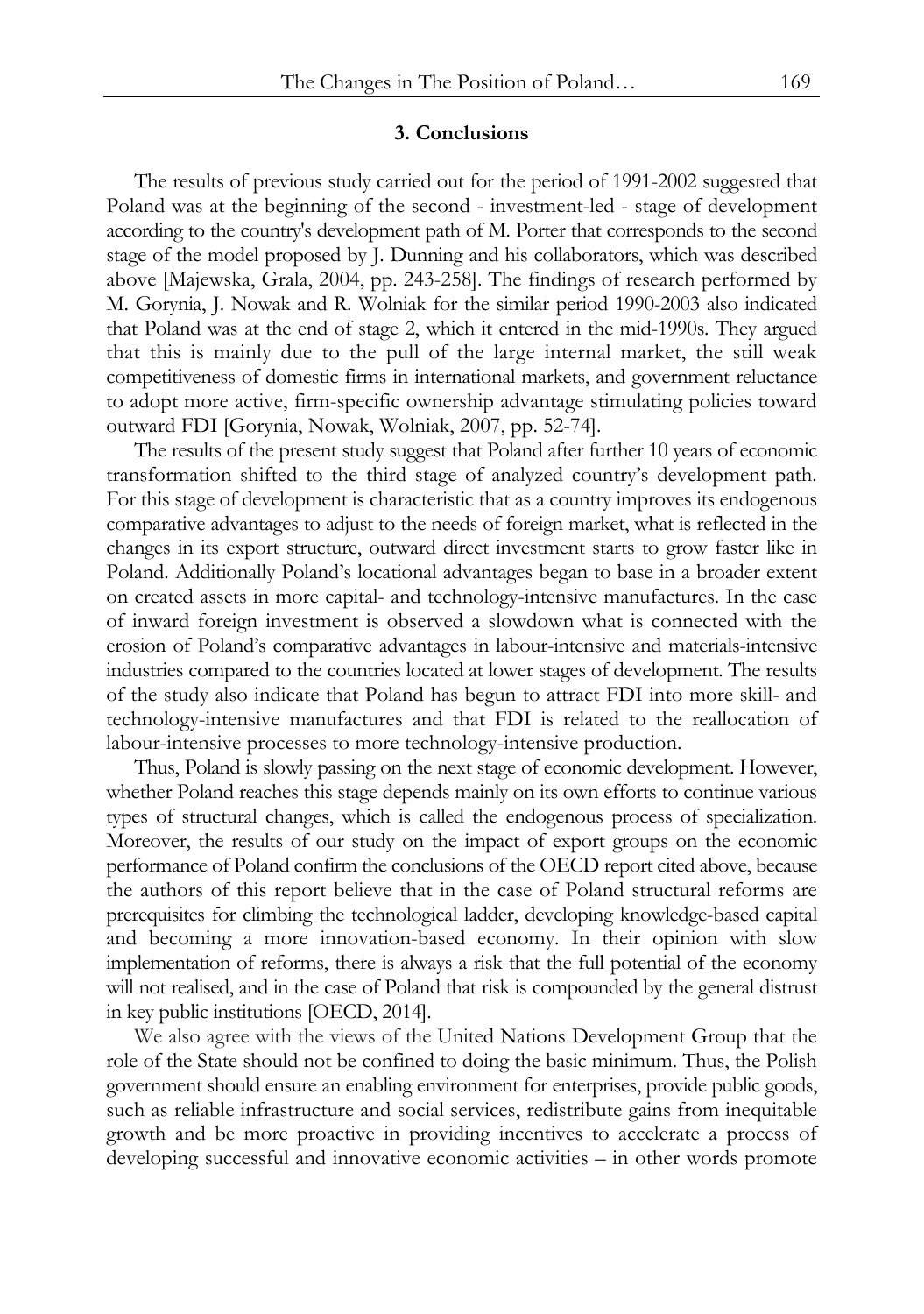technological upgrading, skills formation, innovativeness and job creation [United Nations Development Group, 2013].

#### **Bibliography**

- Dunning J.H., Kim C.-S., Lin J.-D. 2001 *Incorporating Trade into the Investment Development Path: A Case Study of Korea and Taiwan*, "Oxford Development Studies", Vol. 29, No. 2, DOI 10.1080/13600810120059789.
- Ferencikova Sr.S., Ferencikova Jr. S. 2012 *Outward Investment Flows and the Development Path. The Case of Slovakia*, "Eastern European Economics"*,* Vol. 50, No. 2, DOI 10.2753/EEE0012-8775500205.
- Fonseca M. 2008 *The Investment Development Path Hypothesis: a Panel Data, Approach to the Portuguese Case*, "Working Papers of Universidade do Porto", No. 210.
- Gorynia M., Nowak J., Wolniak R. 2007 *Poland and Its Investment Development Path*, "Eastern European Economics"*,* Vol. 45, No. 2, DOI 10.2753/EEE0012-8775450203.
- Janton-Drozdowska E., Majewska M. 2013 *Deepening of Specialization in International Trade as a Determinant of the Country's Economic Development*, "Transformations in Business & Economics", Vol. 12, No. 2B.
- Majewska M., Grala J. 2002 *Influence of Foreign Direct Investment on Internationalization of the Polish Economy*, "The Polish Quarterly of International Affairs", Vol. 11, No. 3.
- Majewska M., Grala J. 2004 *Identyfikacja etapu rozwoju gospodarczego Polski na tle krajów należących do UE*, [in:] *Systemy gospodarcze i ich ewolucja. Kraje postsocjalistyczne*, S. Swadźba (ed.), Katowice.
- Majewska-Bator M., Jantoń-Drozdowska E. 2007 *International Knowledge Spillovers and the Importance of Human Capital in this Process: empirical research for Poland,* [in:] *Organizations in Changing Environment. Current Problems, Concepts and Methods of Management*, W.M. Grudzewski, I. Heiduk, S. Trzcieliński (eds.), IEA Press.
- Narula R., Dunning J. H. 2000 *Industrial Development, Globalization and Multinational Enterprises: New Realities for Developing Countries*, "Oxford Development Studies", Vol. 28, No. 2, DOI 10.1080/713688313.
- Narula R., Dunning J. H. 2010 *Multinational Enterprises, Development and Globalization: Some Clarifications and a Research Agenda*, "Oxford Development Studies", Vol. 38, No. 3, DOI 10.1080/13600818.2010.505684.
- OECD 2014 *OECD Economic Surveys: Poland 2014*, *OECD Better Policies for Better Lives*, OECD Publishing.
- Ozawa T. 1992 *Foreign Direct Investment and Economic Development*, "Transnational Corporations", No.1.
- Porter M.E. 1985 *Competitive Advantage: Creating and Sustaining Superior Performance*, Free Press, New York.
- Porter M.E. 1990a *Competitive Advantage of Nations*, Free Press, New York.
- Porter M.E. 1990b *The Competitive Advantage of Nations*, "Harvard Business Review", Vol. 68, No. 2.